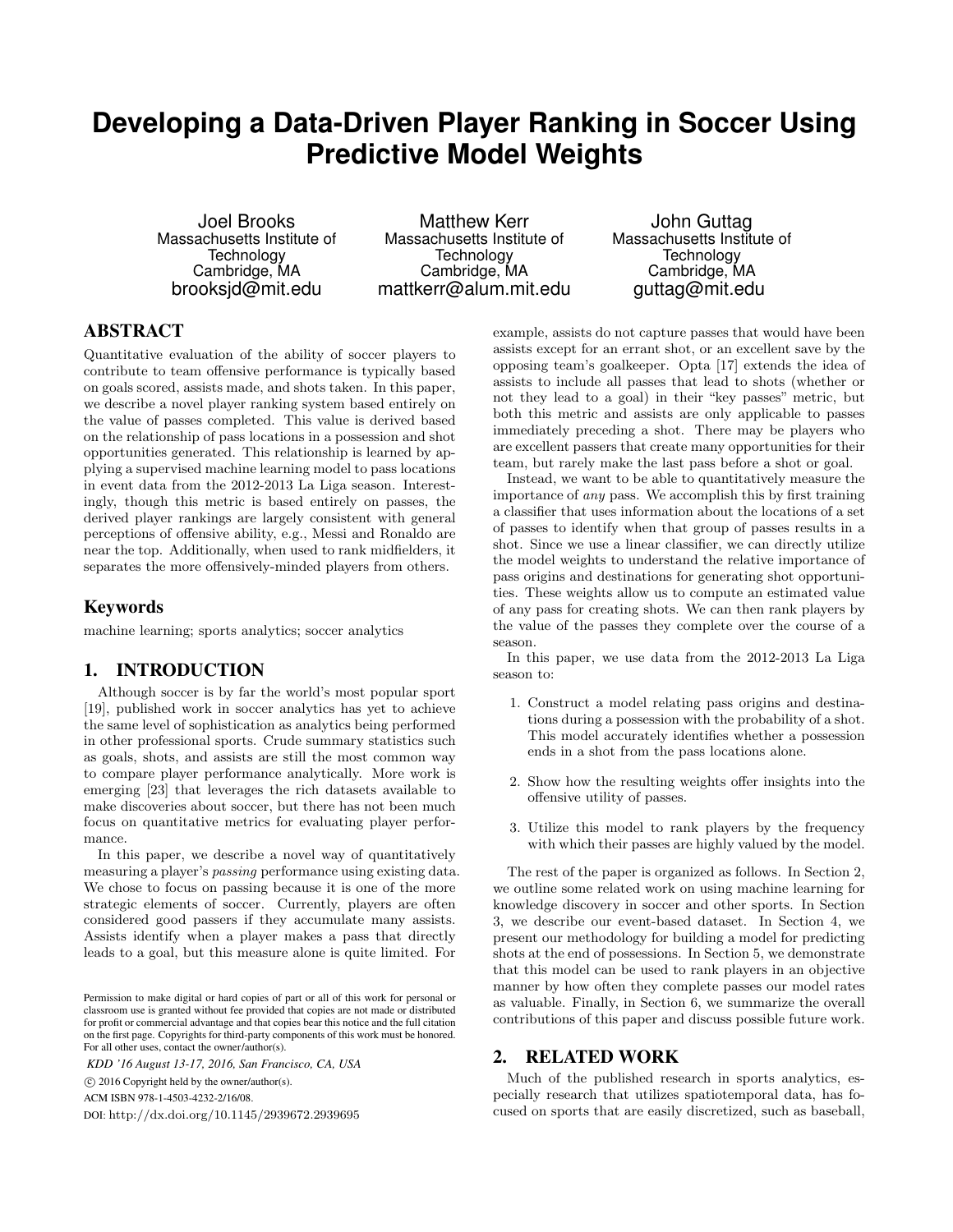American football and tennis [22]. These sports are easily broken up into individual events (e.g. at bats, plays or points) that have immediate outcomes, such as hits, yards gained or a point won. For example, Intille and Bobick used player tracking data to recognize different plays in American football [11]. It is more difficult to perform similar work for sports that are not as easily discretized, such as basketball and soccer, because the continuous nature of play makes the connections to outcomes less obvious. Previous work has used tracking data for basketball to classify offensive plays and the movement patterns of offensive players [12, 18]. Similar work in soccer has proved to be more difficult because there are not as clear distinctions between epochs in play in soccer as there are in basketball.

Soccer analytics has focused on building probabilistic models to simulate game actions and predict the outcomes of matches or goals scored. Reep and Benjamin developed models for the success rates of different length passing sequences [21]. More recently, there has been work on predicting the outcomes of matches by using possession rates of different teams and other historical statistics to develop probabilistic models [7, 8]. Other work has identified a relationship between a goal being scored and the frequency of passes in the 5 minutes preceding that goal [20]. In contrast, our work focuses on predicting shots taken in possessions as opposed to the outcome of games or goals. Additionally, we focus on how these predictions can be useful for ranking players in a quantitative fashion, as opposed to the performance of the predictors themselves.

An increasing amount of spatiotemporal data for soccer is allowing analysts to study the underlying mechanics of the game in a manner that would not be possible with box score statistics alone. Bloomfield *et al.* used player tracking information to investigate the physical demands of soccer and the work rates of different players [3]. Gyarmati et al. leveraged ball-event data and passing sequences to cluster the playing styles of different teams [10]. Lucey et al. used ball-event data to infer the location of the ball throughout a game. Using this information, they constructed "entropymaps" to characterize how different teams move the ball during a match [14]. In more recent work, the authors combine match statistics, event data and player tracking data to identify the teams playing in a given game with 70% accuracy  $\lceil 2 \rceil$ 

Our feature representation is an extension of previous work we did for using pass locations to identify teams by their passing styles [13]. We also showed that these feature representations are promising for building quantitative player-rankings [4]. However, in this work, we extend these representations to have smarter ways of relating field locations, and a better breakdown of the understanding of offensive performance by different types of positional players.

Other recent work in sports analytics has focused specifically on quantitatively measuring specific player contributions. Macdonald [15] fits a ridge-regression model of a number of statistics of players in a hockey team to their expected goal-scoring rate. This allows a quantitative measure of an individual player's contribution to those expected goals while taking account of the contributions of the other players on the team. Cervone and others [5] fit a model relating actions and movements taken by the ball handler in basketball to the expected number of points scored over the course of a possession. They then demonstrate how this model can rank players based on the average value of every action they take over a course of a season. We similarly utilize predictive models for evaluating player performance, but our metric is focused specifically on the value of the location of a completed pass.

Finally, we draw upon work that trains interpretable discriminative models, and then utilizes those model weights for developing quantitative metrics for stratifying populations. This is commonly done in the medical literature for developing risk scores. Specifically, both the TIMI risk score [1] for risk of adverse cardiac events and the SAPS III score [16] for evaluation of patient status in intensive care units utilize logistic regression models to understand which patient variables have the strongest relationship with adverse outcomes. They then utilize their trained model weights for constructing simple metrics that are both easy to compute manually, and can accurately separate high risk patients from low risk patients. This is analogous to how we use a model trained on predicting shots for identifying important origin and destinations of passes, and then utilize these locations to rank players.

## 3. THE DATA

#### 3.1 Data Overview

The data we used are hand-labeled annotations of each ball-event that took place during the course of a match (e.g. each pass, tackle, shot, etc). A ball-event is recorded any time a player makes a play on the ball, apart from dribbling. The dataset also includes additional information for each ball-event such as the location, the player involved, and the outcome.

We focused specifically on the locations of pass attempt origins and destinations because we hypothesized that pass location is a strong indicator of team strategy and personnel. We use data collected from the 2012-13 La Liga season. La Liga is the premier league in Spain and is comprised of 20 teams. On average, each team in La Liga attempted around 18,000 passes during the entire season, with Barcelona making the most passes by a wide margin at 30,283, and Levante attempting the smallest number of passes at 13,094. We present a complete list of teams ranked by their final standing in La Liga with the number of shots they took in the 2012-13 season in Table 1.

## 3.2 Pass Location Representation

Each pass event in the dataset has an origin and destination location. To aggregate pass origin or destination locations that are near each other, we discretized the field into 18 zones, as shown in Figure 2. This representation has previously been shown to identify critical zones on the field associated with offensive outcomes such as shots and goals [6]. Additionally, in previous work we showed that by discretizing the field into these 18 zones, we can build representations of pass locations that are highly indicative of team passing styles [4]. However, we did not want to represent each pass location as belonging to a single zone, since we do not believe the hard cutoffs between zones are representative of anything fundamental to the game of soccer.

Instead, we extended our previous representation of each pass location (either a location of a pass origin or a destination) to be a continuous-valued vector of length 18, where each element in the vector represents the closeness of a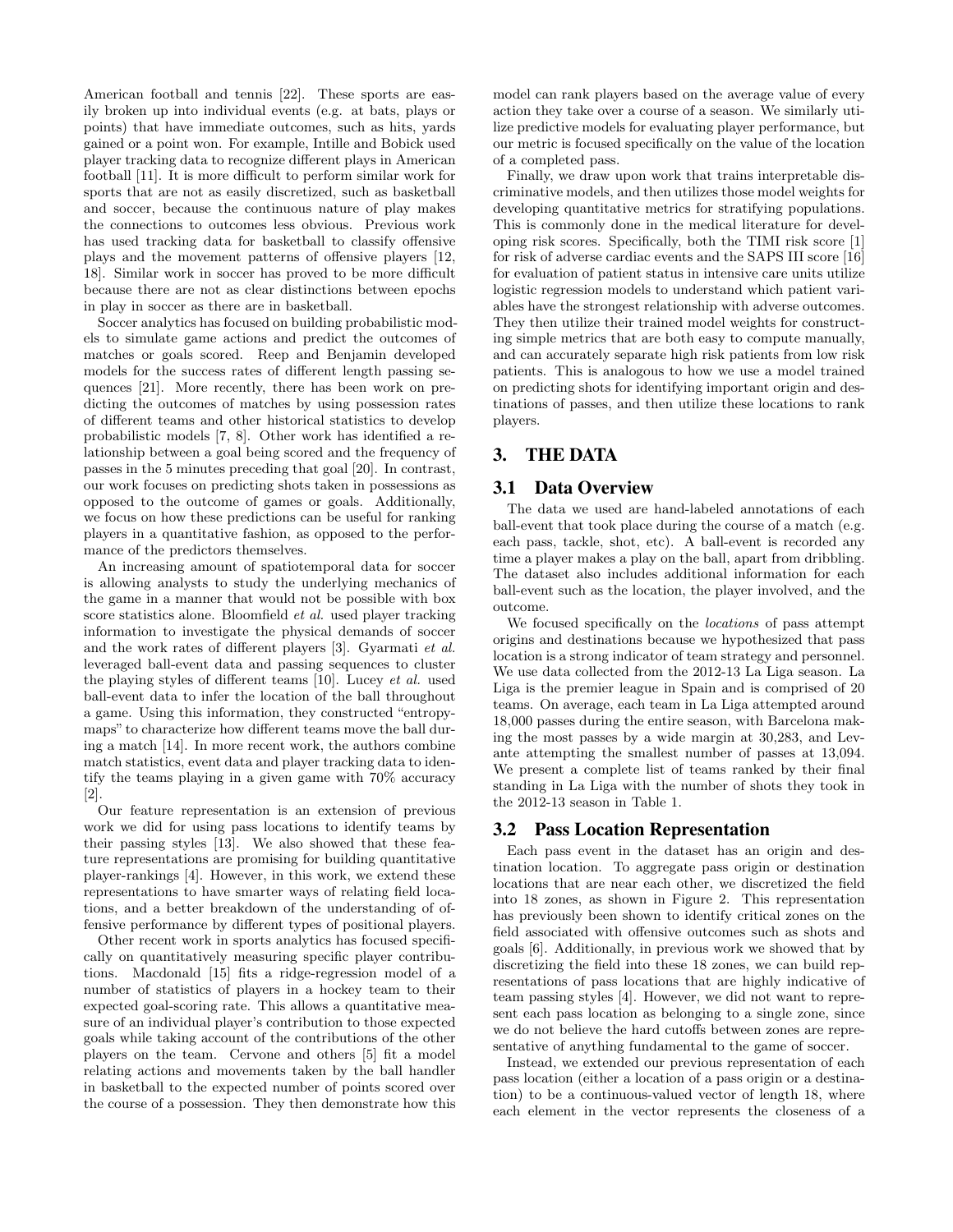|               | Rank           | Team                                                                                                                                                                                                                                                                                                                                                                                                                                                                                                                                                                                                                                                                                                                                                                                                                                                                                                                                                                                                                                                                                                                                                                                    | Shots |     |                                                                                                                                                                                                                       |
|---------------|----------------|-----------------------------------------------------------------------------------------------------------------------------------------------------------------------------------------------------------------------------------------------------------------------------------------------------------------------------------------------------------------------------------------------------------------------------------------------------------------------------------------------------------------------------------------------------------------------------------------------------------------------------------------------------------------------------------------------------------------------------------------------------------------------------------------------------------------------------------------------------------------------------------------------------------------------------------------------------------------------------------------------------------------------------------------------------------------------------------------------------------------------------------------------------------------------------------------|-------|-----|-----------------------------------------------------------------------------------------------------------------------------------------------------------------------------------------------------------------------|
|               | 1              | <b>B</b> arcelona                                                                                                                                                                                                                                                                                                                                                                                                                                                                                                                                                                                                                                                                                                                                                                                                                                                                                                                                                                                                                                                                                                                                                                       | 528   |     | 3                                                                                                                                                                                                                     |
|               | $\overline{2}$ | Real Madrid                                                                                                                                                                                                                                                                                                                                                                                                                                                                                                                                                                                                                                                                                                                                                                                                                                                                                                                                                                                                                                                                                                                                                                             | 710   |     |                                                                                                                                                                                                                       |
|               | 3              | Atletico Madrid                                                                                                                                                                                                                                                                                                                                                                                                                                                                                                                                                                                                                                                                                                                                                                                                                                                                                                                                                                                                                                                                                                                                                                         | 513   |     |                                                                                                                                                                                                                       |
|               | 4              | Real Sociedad                                                                                                                                                                                                                                                                                                                                                                                                                                                                                                                                                                                                                                                                                                                                                                                                                                                                                                                                                                                                                                                                                                                                                                           | 557   |     | $\overline{2}$                                                                                                                                                                                                        |
|               | 5              | Valencia                                                                                                                                                                                                                                                                                                                                                                                                                                                                                                                                                                                                                                                                                                                                                                                                                                                                                                                                                                                                                                                                                                                                                                                | 567   |     |                                                                                                                                                                                                                       |
|               | 6              | Malaga                                                                                                                                                                                                                                                                                                                                                                                                                                                                                                                                                                                                                                                                                                                                                                                                                                                                                                                                                                                                                                                                                                                                                                                  | 443   |     |                                                                                                                                                                                                                       |
|               | 7              | <b>Betis</b>                                                                                                                                                                                                                                                                                                                                                                                                                                                                                                                                                                                                                                                                                                                                                                                                                                                                                                                                                                                                                                                                                                                                                                            | 456   |     |                                                                                                                                                                                                                       |
|               | 8              | Rayo Vallecano                                                                                                                                                                                                                                                                                                                                                                                                                                                                                                                                                                                                                                                                                                                                                                                                                                                                                                                                                                                                                                                                                                                                                                          | 567   |     | 1                                                                                                                                                                                                                     |
|               | 9              | Sevilla                                                                                                                                                                                                                                                                                                                                                                                                                                                                                                                                                                                                                                                                                                                                                                                                                                                                                                                                                                                                                                                                                                                                                                                 | 553   |     |                                                                                                                                                                                                                       |
|               | 10             | Getafe                                                                                                                                                                                                                                                                                                                                                                                                                                                                                                                                                                                                                                                                                                                                                                                                                                                                                                                                                                                                                                                                                                                                                                                  | 473   |     |                                                                                                                                                                                                                       |
|               | 11             | Levante                                                                                                                                                                                                                                                                                                                                                                                                                                                                                                                                                                                                                                                                                                                                                                                                                                                                                                                                                                                                                                                                                                                                                                                 | 402   |     |                                                                                                                                                                                                                       |
|               | 12             | Atletico Bilbao                                                                                                                                                                                                                                                                                                                                                                                                                                                                                                                                                                                                                                                                                                                                                                                                                                                                                                                                                                                                                                                                                                                                                                         | 482   |     | Figure 2:                                                                                                                                                                                                             |
|               | 13             | Espanyol                                                                                                                                                                                                                                                                                                                                                                                                                                                                                                                                                                                                                                                                                                                                                                                                                                                                                                                                                                                                                                                                                                                                                                                | 413   |     | left side                                                                                                                                                                                                             |
|               | 14             | Valladolid                                                                                                                                                                                                                                                                                                                                                                                                                                                                                                                                                                                                                                                                                                                                                                                                                                                                                                                                                                                                                                                                                                                                                                              | 393   |     | field, and                                                                                                                                                                                                            |
|               | 15             | Granada                                                                                                                                                                                                                                                                                                                                                                                                                                                                                                                                                                                                                                                                                                                                                                                                                                                                                                                                                                                                                                                                                                                                                                                 | 470   |     |                                                                                                                                                                                                                       |
|               | 16             | Osasuna                                                                                                                                                                                                                                                                                                                                                                                                                                                                                                                                                                                                                                                                                                                                                                                                                                                                                                                                                                                                                                                                                                                                                                                 | 514   |     | the same                                                                                                                                                                                                              |
|               | 17             | Celta de Vigo                                                                                                                                                                                                                                                                                                                                                                                                                                                                                                                                                                                                                                                                                                                                                                                                                                                                                                                                                                                                                                                                                                                                                                           | 460   |     | a minim                                                                                                                                                                                                               |
|               | 18             | Mallorca                                                                                                                                                                                                                                                                                                                                                                                                                                                                                                                                                                                                                                                                                                                                                                                                                                                                                                                                                                                                                                                                                                                                                                                | 485   |     | play whe                                                                                                                                                                                                              |
|               | 19             | Deportiva La Coruna                                                                                                                                                                                                                                                                                                                                                                                                                                                                                                                                                                                                                                                                                                                                                                                                                                                                                                                                                                                                                                                                                                                                                                     | 527   |     | short per                                                                                                                                                                                                             |
|               | $20\,$         | Zaragoza                                                                                                                                                                                                                                                                                                                                                                                                                                                                                                                                                                                                                                                                                                                                                                                                                                                                                                                                                                                                                                                                                                                                                                                | 461   |     | passes si                                                                                                                                                                                                             |
| $_{\rm end.}$ |                | Table 1: Teams in the La Liga 2012-13 season. Teams<br>are ranked by their final standing in the league at the season                                                                                                                                                                                                                                                                                                                                                                                                                                                                                                                                                                                                                                                                                                                                                                                                                                                                                                                                                                                                                                                                   |       |     | steep dro<br>We ex<br>the feat<br>structed<br>destinati                                                                                                                                                               |
|               |                | given pass location to the corresponding zone. We then<br>compute the vector representation for a pass location $l$ as<br>$\mathbf{r}^l = [r_1^l \dots r_{18}^l]$ , where each element is                                                                                                                                                                                                                                                                                                                                                                                                                                                                                                                                                                                                                                                                                                                                                                                                                                                                                                                                                                                               |       |     | $1. \text{Co}$<br>ori<br>des                                                                                                                                                                                          |
|               |                | $r_i^l = \frac{c_i}{max(d(l, z_i), 1)}$                                                                                                                                                                                                                                                                                                                                                                                                                                                                                                                                                                                                                                                                                                                                                                                                                                                                                                                                                                                                                                                                                                                                                 |       | (1) | 2. Cor<br>pro                                                                                                                                                                                                         |
| 4.            | <b>METHODS</b> | where $d(l, z_i)$ is the Euclidean distance between the coordi-<br>nates of l and the center of zone $i(z_i)$ , and $c_i$ is an indicator<br>variable that takes the value 1 if zone $i$ is one of the $N$ closest<br>zones (by Euclidean distance to the center of the zone) to $l$ ,<br>and 0 otherwise. We utilize the $max(d(l, z_i), 1)$ to prevent<br>passes located very near the center of a zone from leading<br>to extremely large values. Finally, we normalize $rt$ by its<br>L1-norm so that the $\sum_{i=1}^{18} r_i^l = 1$ .<br>The resulting vector $\mathbf{r}^l$ has N non-zero values. This vec-<br>tor describes how close a pass location is to the $N^{th}$ closest<br>zones. For our task, $N=2$ seemed to provide the best re-<br>sults. Intuitively, this results in a location representation<br>that emphasizes the zone in which the pass occurred, but<br>accounts for cases where a pass location is near the border<br>of two zones. This representation allows aggregation or av-<br>eraging of multiple passes in a sequence of passes without<br>restricting any one pass in that sequence to have an origin<br>or destination in just a single zone. |       |     | Th<br>tion<br>mo<br>was<br>to j<br>$3. \text{Co}$<br>of 1<br>The or<br>per zone<br>origin-de<br>a result,<br>length <sub>3</sub><br>average<br>that poss<br>the locat<br>Each f<br>to how t<br>shot take<br>and all o |
|               |                |                                                                                                                                                                                                                                                                                                                                                                                                                                                                                                                                                                                                                                                                                                                                                                                                                                                                                                                                                                                                                                                                                                                                                                                         |       |     | 4.2<br>E                                                                                                                                                                                                              |
| 4.1           |                | <b>Feature Extraction</b><br>To extract the features that we used to build our pre-<br>dictive models, we first segment each game into a discrete<br>sequence of observations. We segment the game at the level<br>of <i>possessions</i> . A possession in soccer is defined as a period<br>of time when a single team retains the ball without an in-<br>terruption in play or loss of the ball to the opposing team.<br>Possessions contain a sequence of passes between players on                                                                                                                                                                                                                                                                                                                                                                                                                                                                                                                                                                                                                                                                                                   |       |     | Upon<br>vector, w<br>to relate<br>first split<br>the data<br>as the tr<br>holdout<br>applying                                                                                                                         |

Table 1: Teams in the La Liga 2012-13 season. Teams are ranked by their final standing in the league at the season end.

$$
r_i^l = \frac{c_i}{max(d(l, z_i), 1)}
$$
\n<sup>(1)</sup>

# 4. METHODS

#### 4.1 Feature Extraction



Figure 2: The playing area split up into 18 zones. The left side of the field (zones 1-3) is the defensive side of the field, and the right side (zones 16-18) is the offensive area.

the same team. We only considered possessions that had a minimum number of passes in order to remove epochs of play where a team only had the possession of the ball for a short period of time. We set this minimum to be 3 complete passes since we found a minimum of 4 or greater led to a steep drop in overall performance.

We extracted features from each possession to construct the feature vectors for our learning algorithms. We constructed the feature vector for a single pass with origin and destination locations  $(l_o, l_d)$  in a possession by:

- 1. Computing  $\mathbf{r}^{l_o}$  and  $\mathbf{r}^{l_d}$ , the representations of the pass origin and destination, respectively, using the method described in Section 3.2.
- 2. Constructing the matrix  $\mathbf{R}^{l_{od}} = \mathbf{r}^{l_o} \otimes \mathbf{r}^{l_d}$ , the outer product of the origin and destination representations. These origin-destination-pair features provide information about which pairs of origins and destinations are more likely to lead to shots (e.g. knowing that the ball was passed into the middle from the corner as opposed to just knowing that the ball reached the middle).
- 3. Constructing the feature vector as the concatenation of  $\mathbf{r}^{l_o}$ ,  $\mathbf{r}^{l_d}$ , and a flattened  $\mathbf{R}^{l_{od}}$ .

The origin and destination representations have one value per zone, so each accounts for 18 features. The flattened origin-destination-pair representation is of length 324. As a result, each pass was converted into a feature vector of length 360. To get a feature vector for a possession, we average the feature vectors across all completed passes in that possession. This feature vector represents a summary of the locations of pass origins and destinations of a possession.

Each feature vector is labeled with  $y \in \{1, -1\}$  according to how the possession ended. Possessions that ended in a shot taken by the offensive team were assigned a label of 1, and all others were assigned a label of  $-1$ .

## 4.2 Experimental Design and Testing

Upon converting each possession in a game to a feature vector, we then used these feature vectors to train models to relate passing strategy in a possession to shots taken. We first split the data into a training and holdout set. We split the data by using the first 80% of games chronologically as the training set, and setting aside the final 20% as the holdout set. We did this split to simulate the scenario of applying our models to newly generated data.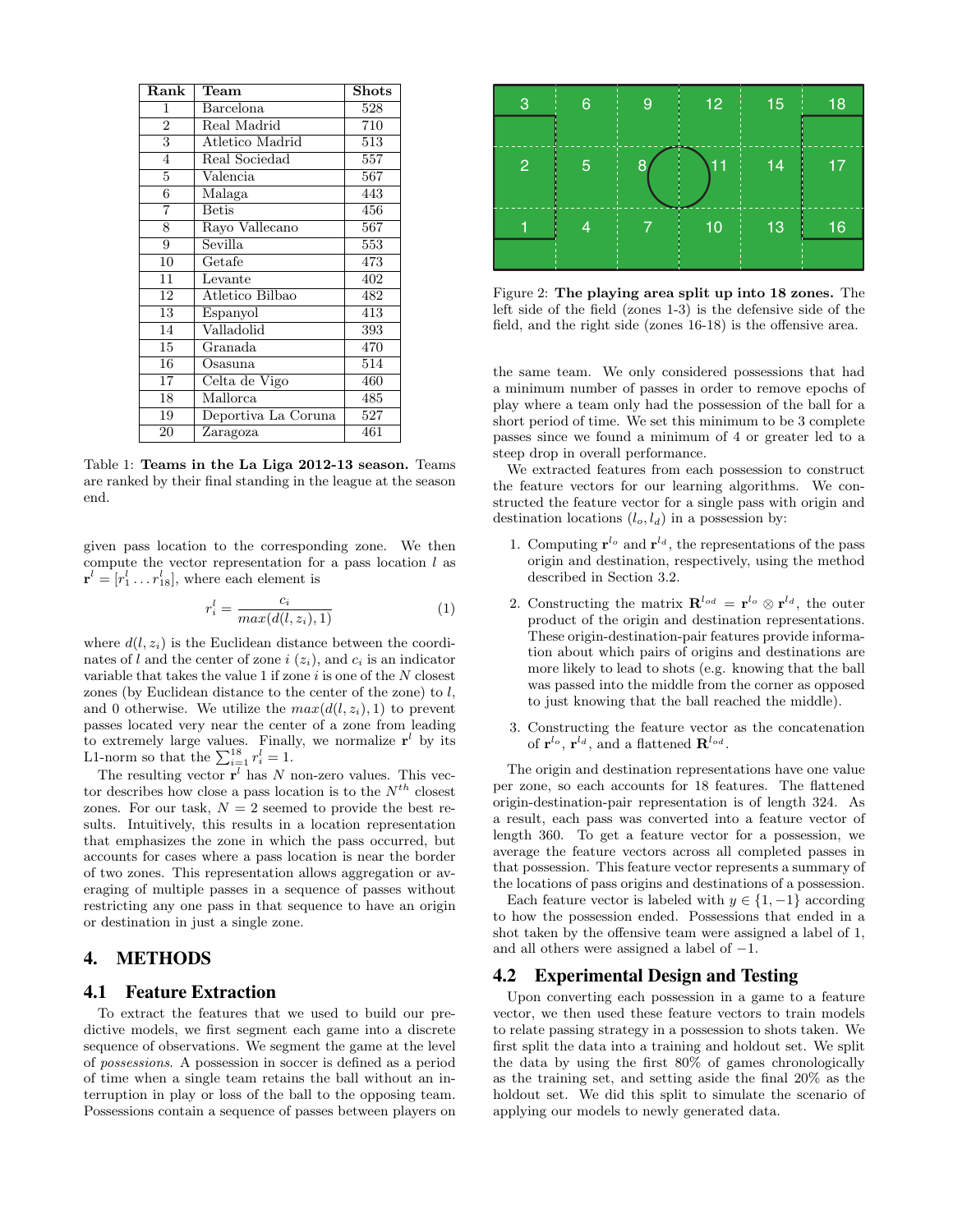

Figure 1: Top 10 most influential features for predicting when a possession will end in a shot. All features are normalized by the total sum of absolute weights. Each number corresponds to a zone. "DT" designates a pass destination feature, and features labeled with two zones, "Zone<sub>1</sub> - Zone<sub>2</sub>," designate an origin-destination feature from Zone<sub>1</sub> to Zone<sub>2</sub>.

Using the training set, we trained an L2-regularized Support Vector Machine (SVM) model using the LIBLINEAR package [9]. We used LIBLINEAR's asymmetric cost parameter option in order to account for the extreme class imbalance between positive and negative examples in the training set. We utilized 5-fold cross validation to find the optimal class-specific cost parameters on the training set. The folds were constructed at the game level so possessions in a single game were not split across multiple folds. We chose the cost parameters that had the maximum average Area Under the Receiver Operating Characteristic Curve (AUROC) on the five test folds, and used those parameters to train the final model. The final model was then tested on the holdout set.

# 5. RESULTS

### 5.1 Classification Results

Our model that predicts whether a possession will end with a shot has an AUROC of 0.79 and an F-score of 0.31. We plot the ROC curve in Figure 3. We used this model to investigate the relationship between our features and shots by looking at the relative importance of each zone. We show the feature weights for the top 10 features in Figure 1. The weights presented in the figure are normalized by the total sum of the absolute value of all the weights to reflect a feature's relative importance. We can see that no single feature dominates and that the top features have a mixture of positive and negative weights. This provides further evidence that our model captures a trade-off between where passes are likely to lead to shot opportunities in the future and is not based solely on simple rules such as "shots happen when there are passes near the opposing team's goal." In fact, zone 17, the area directly in front of the opposing team's goal, does not appear in the top 10 features.



Figure 3: ROC Curve for the Shot Prediction Model

Looking at the relative feature importance provides insight into which pass origins and destinations generally lead to shot opportunities. Many of these top features involve zone 14, the "critical zone" centered in the field in front of the penalty box. Possessing the ball in this zone has been strongly identified to be associated with positive offensive outcomes [6]. This is supported by our model, where 6 of the top 10 features are positively associated features that involve zone 14. However, not all of our top features involving zone 14 have positive weights. Passes to zone 14 from either zone 5 or zone 9 both have negative weights. Thus long completed passes to zone 14 are not positively associated with shot opportunities by our model. So while getting the ball into zone 14 can often lead to shot opportunities, it depends a great deal on how you get it there.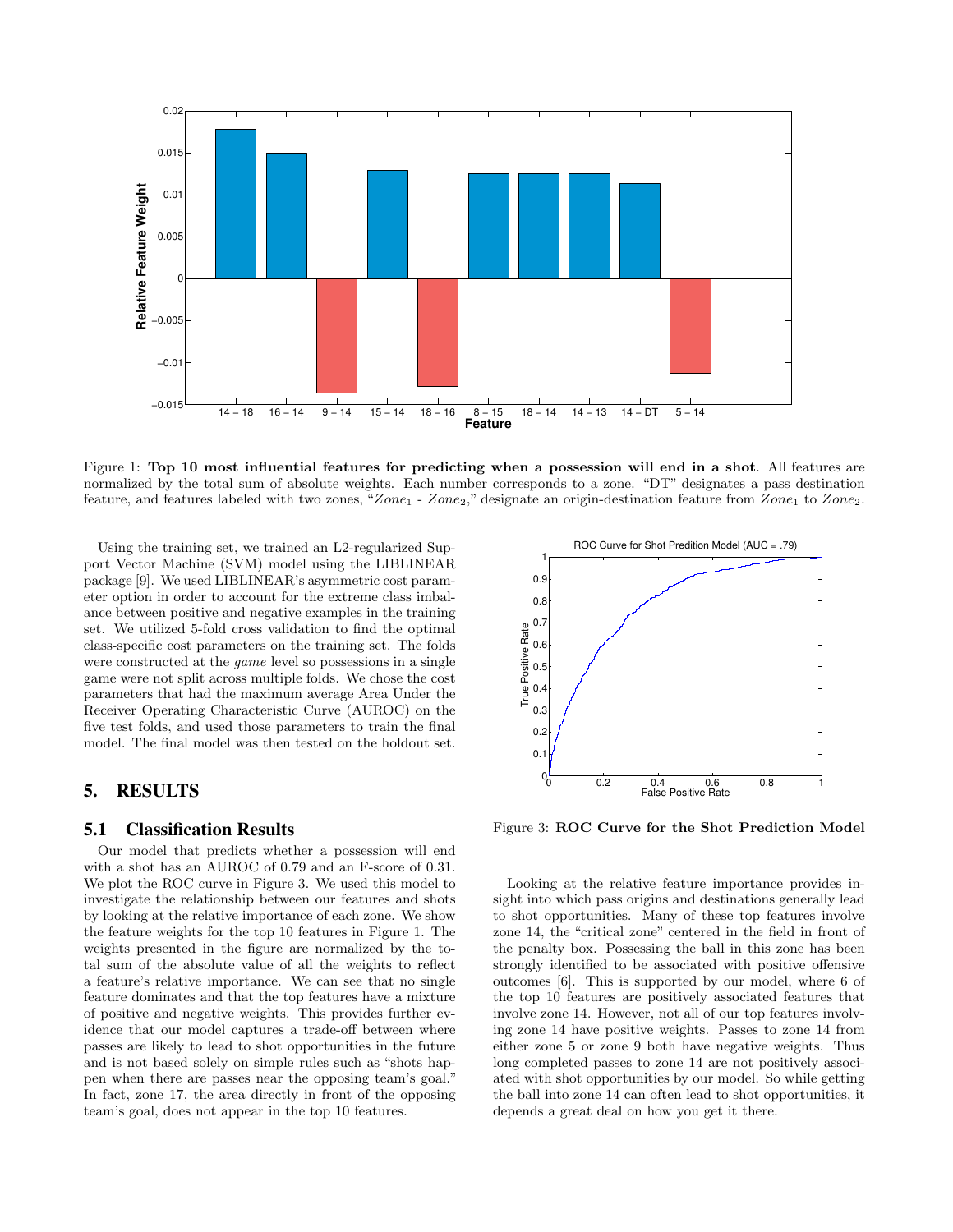

Figure 4: APSV of passes for all players with more than 200 passes in the 2012-13 La Liga season. Each item in the plot represents the APSV of a single player. Players have an associated color and shape chosen by their position. The APSV across the entire collection of players is represented by the dashed red line.

Many of the top features also involve the corner areas. The top two features overall are both passes between the corner areas and zone 14. This suggests that many passes that lead to shot opportunities later in the possession involve getting the ball into the corner of the field. However, there is also a strongly negatively associated feature weight with a ball sent from one corner to another (zone 18 to zone 16). This suggests that crosses across the field are harmful for generating shots if they result in the ball being played to the other corner.

### 5.2 Player Rankings by Shot Prediction Models

In the previous section, we described how we trained a model relating a possession to the outcome of the possession ending in a shot. The resulting model is a vector  $\mathbf{w} = [\mathbf{w}^o, \mathbf{w}^d, \mathbf{w}^{od}]$ , where  $\mathbf{w}^o, \mathbf{w}^d, \mathbf{w}^{od}$  are the vectors of feature weights corresponding to the different zones for pass origins, destinations, and origin-destination pairs, respectively. These weights provide a conceptual map of the field that suggests which pass locations are most likely to lead to a shot opportunity later in the possession. We can use this map to rate a given pass by its association with shot opportunities in our model.

We took every completed pass in the La Liga 2012-13, and using our model computed an estimate of its relative importance for generating a shot. This importance, called Pass Shot Value (PSV), is computed for a pass with an origin in zone  $i$  and a destination in zone  $j$  as:

$$
PSV(i,j) = w_i^o + w_j^d + w_{ij}^{od}
$$
 (2)

Thus, the PSV for a pass is the sum of the feature weights for its corresponding origin, destination and origin-destination pair. For example, a pass from zone 3 to zone 4 would have a PSV of the sum of the model weight for an origin in zone 3, the weight for the destination in zone 4, and the weight of the pair of having an origin of 3 and a destination of 4. We then computed the Average Pass Shot Value (APSV) for all players in La Liga who had over 200 completed passes in the 2012-13 season. We found that 200 passes filtered out everyone besides the top 15-20 players per team by number of completed passes, leaving the main contributors over that season. We again excluded passes that did not occur in a possession of 3 or more completed passes. Note that we only use the closest zone to the origin and destination for computing PSV. This is because we assume the predictive model has accounted for relationships between zones that are near each other.

We plotted the APSV for these players in Figure 4, which shows how our model would rank each player by their average tendency to complete passes that lead to a shot. Unsurprisingly, the APSV metric is biased towards offensive oriented players. In fact, the separation of the different positions by APSV indicates that APSV alone would be a fairly strong predictor of position. The goalkeepers are completely separate from the field position players. As such, APSV is most useful when comparing players within a position.

We ranked the top ten players by position category in Table 2. We also listed the top players by goals and assists in Table 3. Note that APSV is almost always negative. Most possessions do not end in a shot, and thus, most of the model's features are negatively associated with a shot opportunity being generated. Therefore, players make passes with a negative model value the vast majority of the time. In spite of this, some offensive players and one midfielder (Mesut Ozil) have a positive APSV. This suggests that generally their passes were rated by the model to be positively associated with shots at the end of a possession.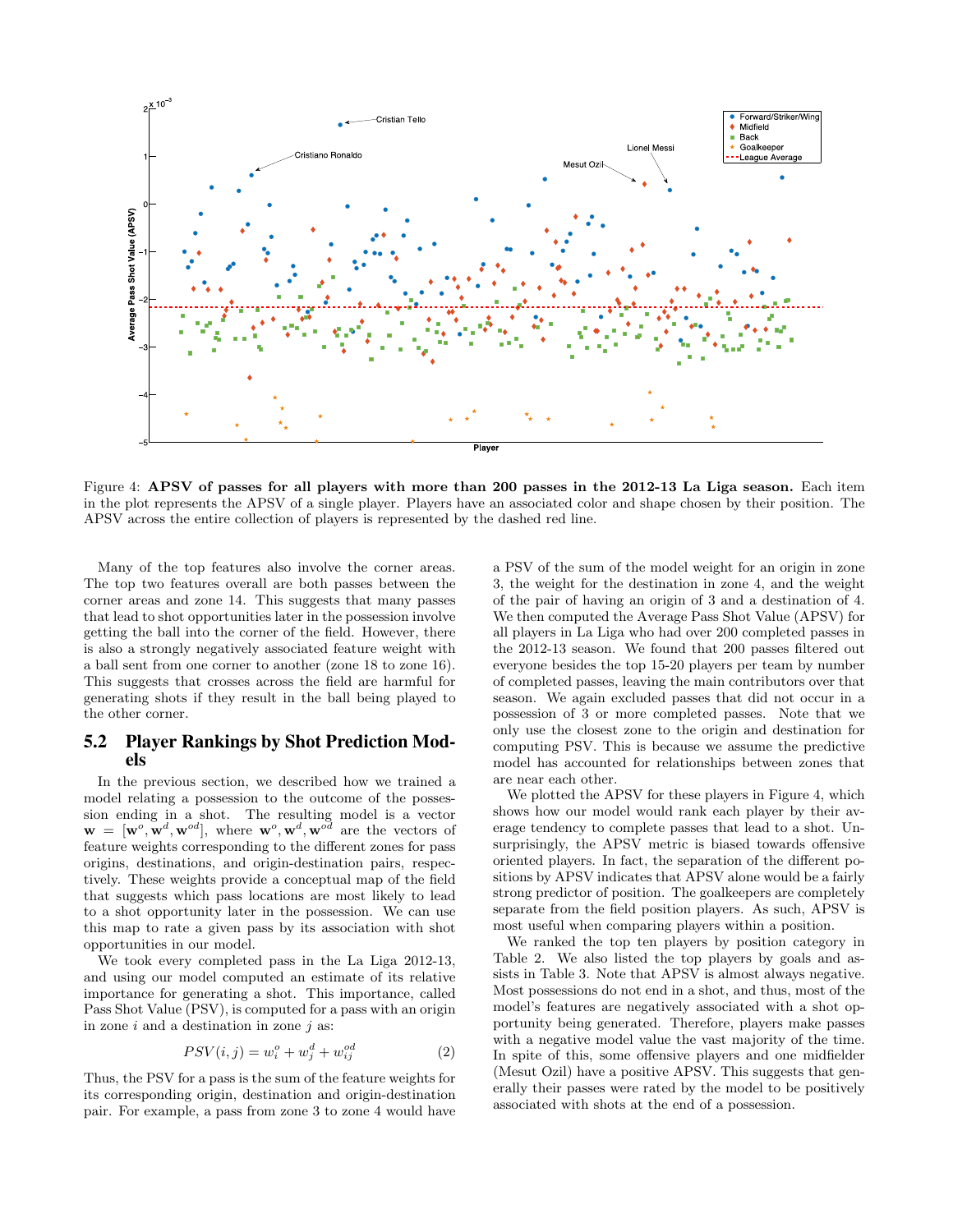| Rank           | Player            | Rank           | Player               | Rank           | Player            |
|----------------|-------------------|----------------|----------------------|----------------|-------------------|
|                | Cristian Tello    |                | Mesut Ozil           |                | Marcelo Vieira    |
| $\overline{2}$ | Cristiano Ronaldo | $\overline{2}$ | Diego Buonanotte     | $\overline{2}$ | Eliseu            |
| 3              | Sergio Garcia     | 3              | Kaka                 | 3              | Dani Alves        |
| 4              | Karim Benzema     | 4              | Emiliano Armenteros  | 4              | Filipe Luis       |
| 5              | Gonzalo Higuain   | 5              | Miguel de las Cuevas | 5              | Aly Cissokho      |
| 6              | Lionel Messi      | 6              | Julio Baptista       | 6              | Diego Colotto     |
| $\overline{7}$ | Jonathan Viera    | 7              | Arda Turan           | 7              | Martin Demichelis |
| 8              | Angel Di Maria    | 8              | Jose Barkero         | 8              | Nacho Monreal     |
| 9              | Nolito            | 9              | Cesc Fabregas        | 9              | Sergio Sangez     |
| 10             | Jorge Molina      | 10             | Ever Banega          | 10             | Lolo              |
|                | (a) Offense       |                | (b) <b>Midfield</b>  |                | (c) Defense       |

Table 2: Top 10 players in La Liga 2012-13 by APSV. We separate the positions into three categories: Offense, Midfield, and Defense.

| Rank           | Player            | Goals | Rank |                | Player            | Assists |
|----------------|-------------------|-------|------|----------------|-------------------|---------|
| 1              | Lionel Messi      | 46    |      | 1              | Andres Iniesta    | 16      |
| $\overline{2}$ | Cristiano Ronaldo | 34    |      | $\overline{2}$ | Mesut Ozil        | 13      |
| 3              | Radamel Falcao    | 28    |      | 3              | Lionel Messi      | 12      |
| $\overline{4}$ | Alvaro Negredo    | 25    |      | 4              | Karim Benzema     | 11      |
| $\overline{4}$ | Roberto Soldado   | 24    |      | 4              | Cesc Fabregas     | 11      |
| 6              | Ruben Castro      | 18    |      | 6              | Cristiano Ronaldo | 10      |
| 6              | Piti.             | 18    |      | 6              | Ivan Rakitic      | 10      |
| 8              | Gonzalo Higuain   | 16    |      | 8              | Ibai Gomez        | 9       |
| 9              | Carlos Vela       | 14    |      | 8              | Carlos Vela       | 9       |
| 9              | Helder Postiga    | 14    |      | 8              | Koke              | 9       |
| 9              | Artiz Aduriz      | 14    |      | 8              | Alexis Sanchez    | 9       |

(a) Top Goal Scorers

(b) Top Players by Assists

Table 3: Top 10 players in La Liga 2012-13 by Goals and Assists

We grouped forwards, strikers, and wingers into an "offense" category. The top players by APSV in the offense category include renowned players such as Ronaldo and Messi. They were the top two scorers in La Liga that season and they both finished the season in the top 10 for assists as well. In fact, we find that a significant ( $\rho = 0.27, p < 0.05$ ) correlation between APSV and goals scored for the season for players in the "offense" category. Notice, however, that neither goals or assists are used in compute APSV, suggesting that these players are not only effective scorers but also effective passers. Others in this category were considered to be strong offensive players and appear in the list of top players by goals and assists as well.

Even within the midfield and defense categories, we see players that are identified to play an "offensive" style. Midfielders in the top 10 by APSV like Ozil and Kaka play most often in the "attacking midfielder" position. Marcelo Viera and Eliseu play as backs, but are known for being capable at playing in the wing position as well. Others like Dani Alves are pure backs but are known for contributing on the offensive end.

## 6. CONCLUSION

In this paper we presented a novel method of utilizing soccer event data to understand the relationship between pass location and shot opportunities. We showed that the locations of the origins and destinations of passes in a possession relate strongly to whether that possession will end in a shot. Using supervised machine learning techniques, we built a model for predicting whether a possession will end in a shot. The model had an AUROC of 0.79.

We used the features of this model to create a map to understand the relative importance for generating shot opportunities of passing from one location to another. We then used this map to build a data-driven ranking of players by weighing a pass by its relative importance for generating a shot later in the possession. When we ranked all players in La Liga 2012-13 with more than 200 passes with this metric, we see some of the elite attacking players at the top. This ranking also correlates well with standard offensive box score metrics such as goals and assists, even though neither were directly used in its computation. We believe this warrants further investigation into its utility as a player comparison tool. Furthermore, we have outlined a framework for constructing data-driven player metrics. For example, using actions taken by players on defense for predicting defensive outcomes may be used to help rank players by defensive ability.

We believe that our results show that appropriate analyses of pass event data in soccer can provide sometimes nonobvious insights. However, soccer is a complicated sport with constantly changing game situations. Incorporating temporal information (e.g. duration of possession, time elapsed between passes) in any analyses would provide more situationspecific insights. Also, utilizing player-tracking data as a source dataset would better allow investigation into the strate